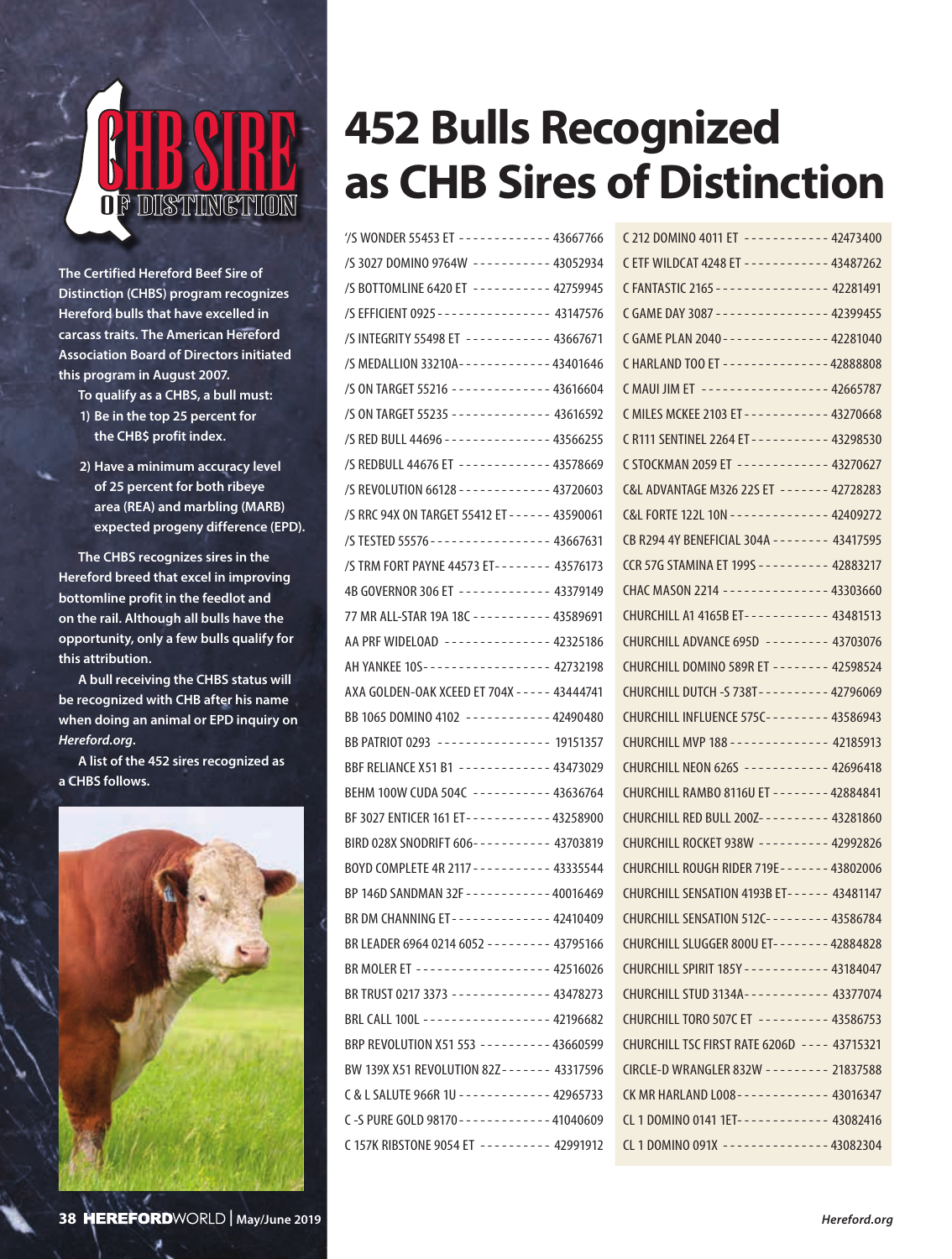| CL 1 DOMINO 215Z -------------- 43268007               |
|--------------------------------------------------------|
| CL 1 DOMINO 252M 1ET - - - - - - - - - - - 42270343    |
| CL 1 DOMINO 3145N 1ET ---------- 42385277              |
| CL 1 DOMINO 3162N ------------- 42385289               |
| CL 1 DOMINO 420B 1ET ----------- 43465775              |
| CL 1 DOMINO 5131E -------------- 19499197              |
| CL 1 DOMINO 8146H 1ET ---------- 41011128              |
| CL 1 DOMINO 8153H ------------- 41011135               |
| CL 1 DOMINO 955W - - - - - - - - - - - - - - 42982422  |
| CL 1 DOMINO 994W 1ET - - - - - - - - - - - 42982456    |
| CL1 DOMINO 465B---------------43465883                 |
| CRR 028X ROLL TIDE 612 ---------- 43693995             |
| CRR 100W TRUST 367 ET ---------- 43384594              |
| D&M 53H KREEDENCE 003K -------- 42089187               |
| D&M 53H LATITUDE 102L - - - - - - - - - - 42195754     |
| DM BR SOONER----------------- 42537322                 |
| DS 1045 ADVANCE 3575N - - - - - - - - - - - 42394633   |
| DS 9160 DOM 1622 -------------- 42184282               |
| DSB R52 LONGMIRE 407B ET-------- 43561805              |
| DTF MASTER BLEND X51 4B41 ET ----- 43525644            |
| ECR L18 EXTRA DEEP 9279 --------- 43024518             |
| EF 821C FELLIS 169E ------------- 23883431             |
| EF 821C FELLIS G825 ------------- 24033950             |
| EF 821C FELLIS K334 ------------- 42087288             |
| EF 821C MR CARCASS G824--------- 24033975              |
| EF F524 FELLIS 821C ------------- 23710473             |
| EF K334 CROWN BEEF N014 -------- 42373963              |
| EFBEEF 6378 PRIMECUT C660 - - - - - - - - 43628058     |
| EFBEEF 821C FELLIS S688 ET - - - - - - - - - 42672721  |
| EFBEEF BR VALIDATED B413 -------- 43558667             |
| EFBEEF RESOLUTE CEO - - - - - - - - - - - - - 43591829 |
| EFBEEF U208 FORTUNE A231 -------43440080               |
| EFBEEF U208 FORTUNE A244 -------43440057               |
| EFBEEF X51 RESOLUTE C615 -------- 43591846             |
| EFBEEF X651 TESTED D876 --------- 43683946             |
| ELM-LODGE JURASSIC 13J --------- 42136719              |
| EXR UPRISING 487 ET------------- 43459543              |
| F PIONEER 926 ----------------- 42977930               |
| FELTONS LEXUS 235 - - - - - - - - - - - - - - 42016371 |
| FOUR L 279R BENNETT X0153 ET - - - - - - 43206437      |
| FOUR L 279R MULHOLLAND X0144 ET -- 43206420            |
| FRENZEN MC REDSTONE U5 -------- 42945090               |

| FTF PRIME PRODUCT 226Z --------- 43289496                |  |
|----------------------------------------------------------|--|
| FTF VALUE ADDED 369A - - - - - - - - - - - 43383764      |  |
| GB L1 DOMINO 9113N ------------ 43045703                 |  |
| GENOA FOREMOST 12180 - - - - - - - - - - - 43349446      |  |
| GERBER ANODYNE 001A - - - - - - - - - - - 43408924       |  |
| GERBER BLUECHIP 002B----------- 43521948                 |  |
| GERBER BOAZ 043B - - - - - - - - - - - - - - 43521950    |  |
| GERBER SQUIRE 627S------------- 42689476                 |  |
| GH NEON 17N - - - - - - - - - - - - - - - - - - 42554149 |  |
| GH RAMBO 279R---------------- 42651231                   |  |
| GO EXCEL L18 ------------------ 42159106                 |  |
| GOLDEN OAK OUTCROSS 18U ------- 42963135                 |  |
| GRANDVIEW 70AKS SONORA 145R ---- 42647892                |  |
| H BK CCC SR GAME CHANGER ET ------ 43296077              |  |
| H EASY DEAL 609 ET ------------- 42717067                |  |
| H SENTRY 2456 ET - - - - - - - - - - - - - - - 43296080  |  |
| H SWSN ON TARGET 5243 - - - - - - - - - - 43582791       |  |
| H W4 REDEEM 2180 ET------------ 43295669                 |  |
| H5 0011 ADVANCE 3155 1ET - - - - - - - - 43375568        |  |
| H5 10Y DOMINO 5186 ET ---------- 43613092                |  |
| H5 161 ADVANCE 3178 - - - - - - - - - - - - 43375411     |  |
| H5 349 ADVANCE 5170------------ 42578318                 |  |
| H5 4055 ADVANCE 1174 1ET - - - - - - - - - 43191049      |  |
| H5 9126 DOMINO 465 ------------ 42485946                 |  |
| H5 9131 DOMINO 2185------------ 43280136                 |  |
| H5 SOLUTION 064 --------------- 43087867                 |  |
| HAROLDSON'S PRINGLE 20X 12G - - - - - - 42177451         |  |
| HB LOADED 7822----------------- 42795974                 |  |
| HH ADVANCE 0011X ET------------ 43073919                 |  |
| HH ADVANCE 026K 1ET------------ 42050125                 |  |
| HH ADVANCE 1044Y ET ----------- 43173081                 |  |
| HH ADVANCE 1045L-------------- 42151369                  |  |
| HH ADVANCE 1193Y ET------------ 43173225                 |  |
| HH ADVANCE 2012Z--------------- 43274048                 |  |
|                                                          |  |
| HH ADVANCE 255M 1ET ----------- 42281411                 |  |
| HH ADVANCE 286M 1ET - - - - - - - - - - - 42302052       |  |
| HH ADVANCE 3033A ET ----------- 43368360                 |  |
| HH ADVANCE 3196N -------------- 42370242                 |  |
| HH ADVANCE 3297A ET ----------- 43442630                 |  |
| HH ADVANCE 396N --------------- 42370325                 |  |
| HH ADVANCE 4140P-------------- 42475836                  |  |
|                                                          |  |

| HH ADVANCE 5019C ET------------ 43578975               |
|--------------------------------------------------------|
| HH ADVANCE 5061R ET ----------- 42576315               |
| HH ADVANCE 5104R ------------- 42576357                |
| HH ADVANCE 5107C ET------------43579040                |
| HH ADVANCE 7146T-------------- 42785377                |
| HH ADVANCE 9043J-------------- 41114522                |
| HH ADVANCE 9075W ET - - - - - - - - - - - 42999359     |
| HH ADVANCE 9169W ------------- 42999439                |
| HH ADVANCE 932J 1ET - - - - - - - - - - - - 41114417   |
| HPH STOCKER 493C 137 ----------- 42208242              |
| HR REVOLUTION 4159 ------------ 43011977               |
| HR ROBIN HOOD 52F ------------- 41123437               |
| HUTH 813 REVOLUTION 4R Y001 ------ 43211211            |
| HUTH FTF TORQUE C002-----------43594696                |
| HUTH J&J 9126J COOP R022 -------- 42654641             |
| HYALITE ON TARGET 053 ---------- 43086571              |
| HYALITE ON TARGET 936 ----------42986803               |
| ILR HOMETOWN 332A ET ---------- 43385499               |
| ILR RED POWER 456B------------- 43499435               |
| INNISFAIL 235 23P - - - - - - - - - - - - - - 42547458 |
| INNISFAIL WHR X651/723 4013 ET----- 43541960           |
| JA L1 DOMINO 302A - - - - - - - - - - - - - - 43385008 |
| JA L1 DOMINO 7640T - - - - - - - - - - - - - 42848084  |
| JAK L1 DOMINO F230 - - - - - - - - - - - - - 19577017  |
| JDB 4R REVOLUTION X113---------- 43158764              |
| JDH 11U REDEEM 9A ET ----------- 43367724              |
| JDH 13Y 33Z CHAMP 45B ET -------- 43469543             |
| JDH 13Y MR VICTOR 33Z 35B ET------- 43469542           |
| JDH 20R REVOLUTION X51 58D ET - - - - - 43680922       |
| JDH JJD 9Y 485T ALL IN 96B ET - - - - - - - 43469534   |
| JDH VICTOR 719T 33Z ET-----------43294080              |
| JDH VICTOR 719T 7Z ET ----------- 43269550             |
| JET MR X007------------------- 43094955                |
| JW X51 REVOLUTION 1607 ET ------- 43637915             |
| K 64H RIBSTONE LAD 157K - - - - - - - - - - 42267708   |
| K&B BANDIDO 8227U ET ----------42905285                |
| K&B RED FELTON 7016T ----------- 42832087              |
| K&B SENTINEL 0042X ------------ 43110745               |
| K&B SENTINEL 007X ------------- 43110760               |
| K&B TAILOR MADE 9017W ET -------43004885               |
| KB L1 DOMINO 101 -------------- 42215446               |
| continued on page 40                                   |
|                                                        |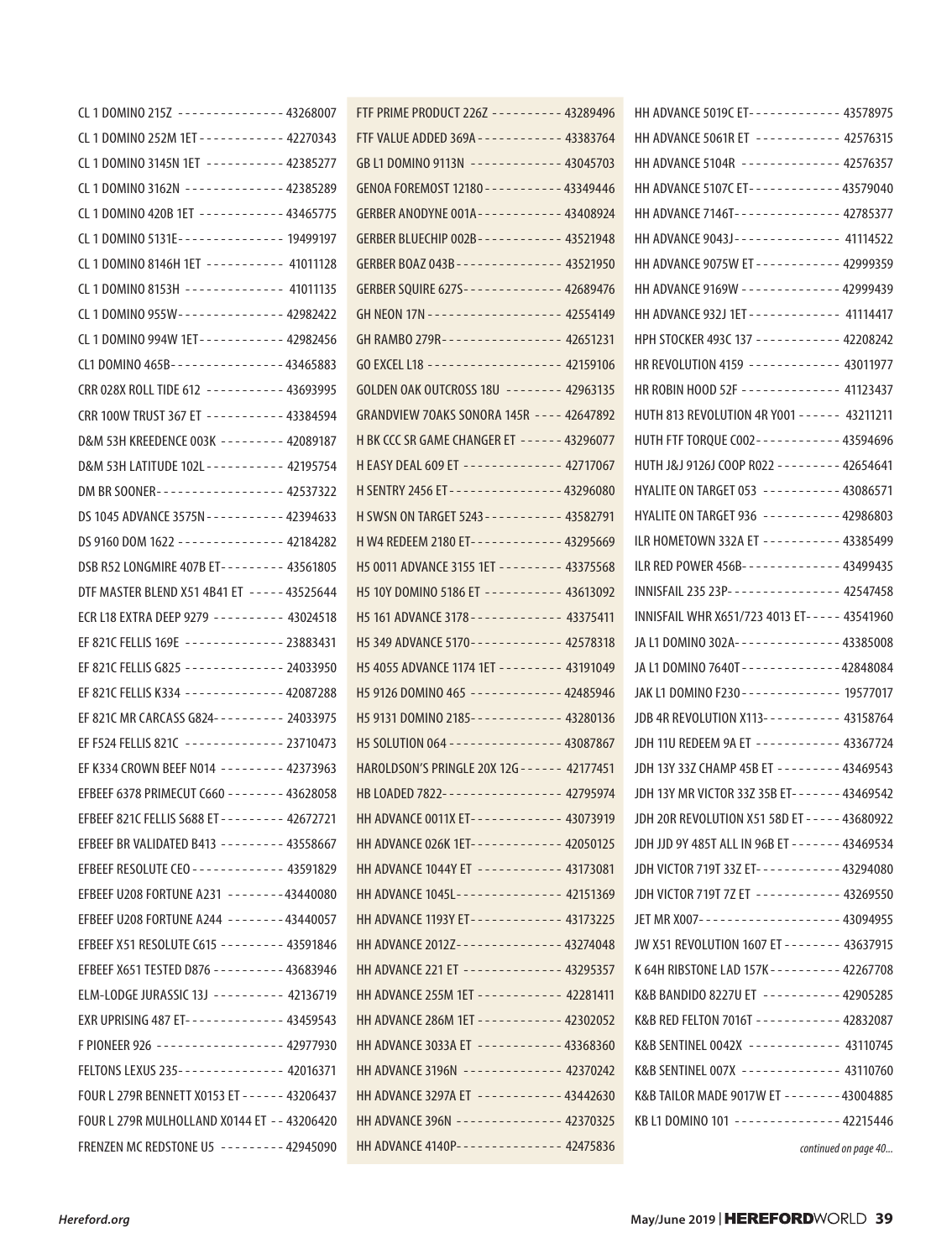| KB L1 DOMINO 655 ET ------------ 42736763              |
|--------------------------------------------------------|
|                                                        |
| KCF BENNETT 10Y C775 ET --------- 43662611             |
| KCF BENNETT 9126J P18-----------42530680               |
| KCF BENNETT 936 A422 ------------ 43455196             |
| KCF BENNETT 936 B402 - - - - - - - - - - - - 43551868  |
| KCF BENNETT ADDITION B262 ET------ 43500553            |
| KCF BENNETT ANODYNE D303 ET------ 43694823             |
|                                                        |
| KCF BENNETT DEVOUT B716 ET - - - - - - - 43595083      |
| KCF BENNETT ENCORE Z311 ET ------- 43387256            |
| KCF BENNETT IMPACT B451 -------- 43551883              |
| KCF BENNETT INFLUENCE Z80 - - - - - - - - 43282587     |
| KCF BENNETT M326 S342 - - - - - - - - - - - 42763176   |
| KCF BENNETT M326 U223-----------42895482               |
|                                                        |
| KCF BENNETT PROFICIENT W423 ET - - - - 43052814        |
| KCF BENNETT PROVIDENT B284------- 43552670             |
| KCF BENNETT REDEEM Z312 ET ------ 43387257             |
| KCF BENNETT REDEEM Z367 --------- 43369980             |
| KCF BENNETT REVOLUTION W430 ET --- 43052827            |
|                                                        |
| KCF BENNETT REVOLUTION X109 - - - - - - 43081542       |
| KCF BENNETT REVOLUTION X51------- 43081556             |
| KCF BENNETT REVOLUTION Z271 ET - - - - 43387187        |
| KCF BENNETT STRATEGY Z303 ET------ 43387250            |
| KCF BENNETT SUMMIT B261 ET - - - - - - - 43500552      |
|                                                        |
| KCF BENNETT X51 A561 ----------- 43455213              |
| KCF BENNETT X51 B20 - - - - - - - - - - - - - 43500757 |
| KCF BENNETT X51 B599 ------------ 43552001             |
| KCF BENNETT X51 C152 -----------43600847               |
| KCF BENNETT X51 C558 ----------- 43662452              |
| KCF BENNETT X51 Z417 ----------- 43369933              |
| KCF BENNETT X51 Z527 ------------ 43369994             |
| KCF BENNETT X51 Z97 ------------ 43282583              |
| KCF BENNETT YORK D432 - - - - - - - - - - - 43785114   |
| KCF BENNETT YORK D663 ET-------- 43785472              |
| KCF BENNETT Z80 B304 ET --------- 43552468             |
| KCF BENNETT Z80 B313 ET --------- 43552697             |
| KCF BENNETT Z80 B715 ET --------- 43595081             |
| KJ 122L LEADER 644N ------------ 42412173              |

| KJ 482Y DOMINO 833A------------ 43418482             |  |
|------------------------------------------------------|--|
| KJ BJ 236X WONDER 332C ET ------- 43585758           |  |
| KJ BJ 618N BENSON 050W ---------- 43023719           |  |
| KJ TMG 236X TEBOW 646Z - - - - - - - - - - 43319521  |  |
| KOANUI ROCKET 0219 ------------ 43064935             |  |
| KT 122L ONLINE 3074 ------------- 42372347           |  |
| LAGRAND RELOAD 80P ET --------- 42539056             |  |
|                                                      |  |
| LAMBERT REMEDY 2030 75R -------- 42682459            |  |
| LBH 102T SUPER RIB 47X ---------- 43605327           |  |
| LBH 157K RIBSTONE 236U --------- 43557687            |  |
|                                                      |  |
| LBH 39T STERLING 53W ----------- 43301454            |  |
| LCI 157K RIBSTONE 107R ---------- 42775688           |  |
|                                                      |  |
|                                                      |  |
| LJS MARK DOMINO 1321 ---------- 43394744             |  |
| LJS MARK DOMINO 1444 ---------- 43495365             |  |
|                                                      |  |
| LOEWEN 77 48 344N 4R 13B ET- - - - - - - 43461641    |  |
| LOEWEN 77 48 344N REV A36 ET ----- 43373568          |  |
| LOEWEN 77 48 344N X51 A60 ET- - - - - - 43461640     |  |
| LOEWEN C&L 33N AIDAN 51X A45ET  --- 43373575         |  |
| LOEWEN C&L 33N APOLLO A42 ET - - - - - 43373567      |  |
| LOEWEN M326 SIR 33T------------ 42778601             |  |
| MC MONTANA RANGER ----------- 42317743               |  |
| MC RANGER 9615 --------------- 23895865              |  |
| MC RANGER DOMINION ----------- 42317730              |  |
| MCR 3027 HARLAND 165 ET --------- 43229355           |  |
| MCR 4011 HARLAND 074 ET --------43228409             |  |
| MCR HARLANDS DOMINO 8107 - - - - - - - 42987981      |  |
| MCR HARLANDS DOMINO 978 ET------ 43086866            |  |
| MCR PPF ROBINS DOMINO 313 ET ----- 42415707          |  |
| MCR REVOLUTIONS DOMINO 1211 FT - - - 43281535        |  |
| MCR TRUST GOLD DOMINO 437 ET - - - - - 43523936      |  |
| MH PATRIOT 3159 ---------------- 19366865            |  |
| MH RAMBO 717 1ET ------------- 42822513              |  |
| MH RAMBO 757 1ET ------------- 42822745              |  |
| MOHICAN HUNTER 57H ----------- 41016461              |  |
| MOHICAN THM EXCEDE Z426 -------- 43292949            |  |
| MOHICAN TOP SHELF Z1----------- 43296700             |  |
| MOUNT DIFFICULT UNSWORTH ------- 42483899            |  |
| MSU TCF REVOLUTION 4R - - - - - - - - - - - 42593689 |  |

| MSU WINDSOR 29W ET ----------- 43009326                  |  |
|----------------------------------------------------------|--|
| MSU XEROX 20X ----------------- 43108318                 |  |
| NJW 135U 10Y HOMETOWN 63A ET - - - - 43385182            |  |
| NJW 135U 10Y MCEWEN 88A ET ------ 43385207               |  |
| NJW 33TB 100W TRUST 163Z -------- 43311390               |  |
| NJW 33TB 100W TRUST 167Y -------- 43214415               |  |
| NJW 37U 100W TRUST 113Z -------- 43311890                |  |
| NJW 73S 38W RIDGE 103C ET ------- 43589085               |  |
| NJW 73S M326 TRUST 100W ET ------ 43002897               |  |
| NJW 73S W18 DOWNHOME 21ZET - - - - - 43312320            |  |
| NJW 73S W18 HOMESTEAD 4Y ET ----- 43214851               |  |
| NJW 73S W18 HOMETOWN 10Y ET----- 43214853                |  |
| NJW 73S W18 RANCH HOME 77B ET --- 43483102               |  |
| NJW 78P 88X COWBOSS 199B ET------ 43483216               |  |
| NJW 78P TWENTYTWELVE 190Z ET ---- 43330597               |  |
| NJW 79Z Z311 ENDURE 173D ET ------ 43722088              |  |
| NJW 94J BOULDER 51M ----------- 42298347                 |  |
| NJW 98S 100W HANDSHAKE 82Y ----- 43214367                |  |
| NJW 98S 100W HANDSHAKE 83Y- - - - - - 43214480           |  |
| NJW 98S R117 RIBEYE 80X ET - - - - - - - - 43094141      |  |
| OBH REDEEM 1062B ------------- 43474934                  |  |
| OR 3575 ADVANCE N359----------- 43473003                 |  |
| OR 3575 HUSKER N151 ET---------- 43268575                |  |
| OR 3575 HUSKER N162 ET---------- 43268578                |  |
| OR 3575 HUSKER N464 ET --------- 43647548                |  |
| OR Y90 SANDMAN 466S ----------- 43635825                 |  |
| OXH DOMINO 1095 -------------- 42180856                  |  |
| OXH ON THE MARK 8307 ---------- 41026207                 |  |
| PCR 286 MR ADVISOR 502R --------42620083                 |  |
| PDHR 20J STANMORE 47R ---------42984445                  |  |
| R 2ND REVOLUTION 2767 ---------- 42817015                |  |
| R3RD REVOLUTION 4160 ---------- 43107173                 |  |
| R LEADER 6964 - - - - - - - - - - - - - - - - - 43500058 |  |
| R LEGEND 2218 - - - - - - - - - - - - - - - - - 42913915 |  |
| R NEW YORK 4243 - - - - - - - - - - - - - - - 43399303   |  |
| R NEW YORK 4593 - - - - - - - - - - - - - - - 43399338   |  |
| R NEW YORK 5083---------------- 43399385                 |  |
| R ON TARGET 4673 -------------- 43399346                 |  |
| R PAGE 57K -------------------- 42142554                 |  |
| R REVOLUTION 4150 ------------- 43136056                 |  |
| R REVOLUTION 4190 ------------- 43107175                 |  |
| R REVOLUTION 4510 ------------- 43107199                 |  |
| R&R PRIME CUT 6378 ET----------- 42763764                |  |